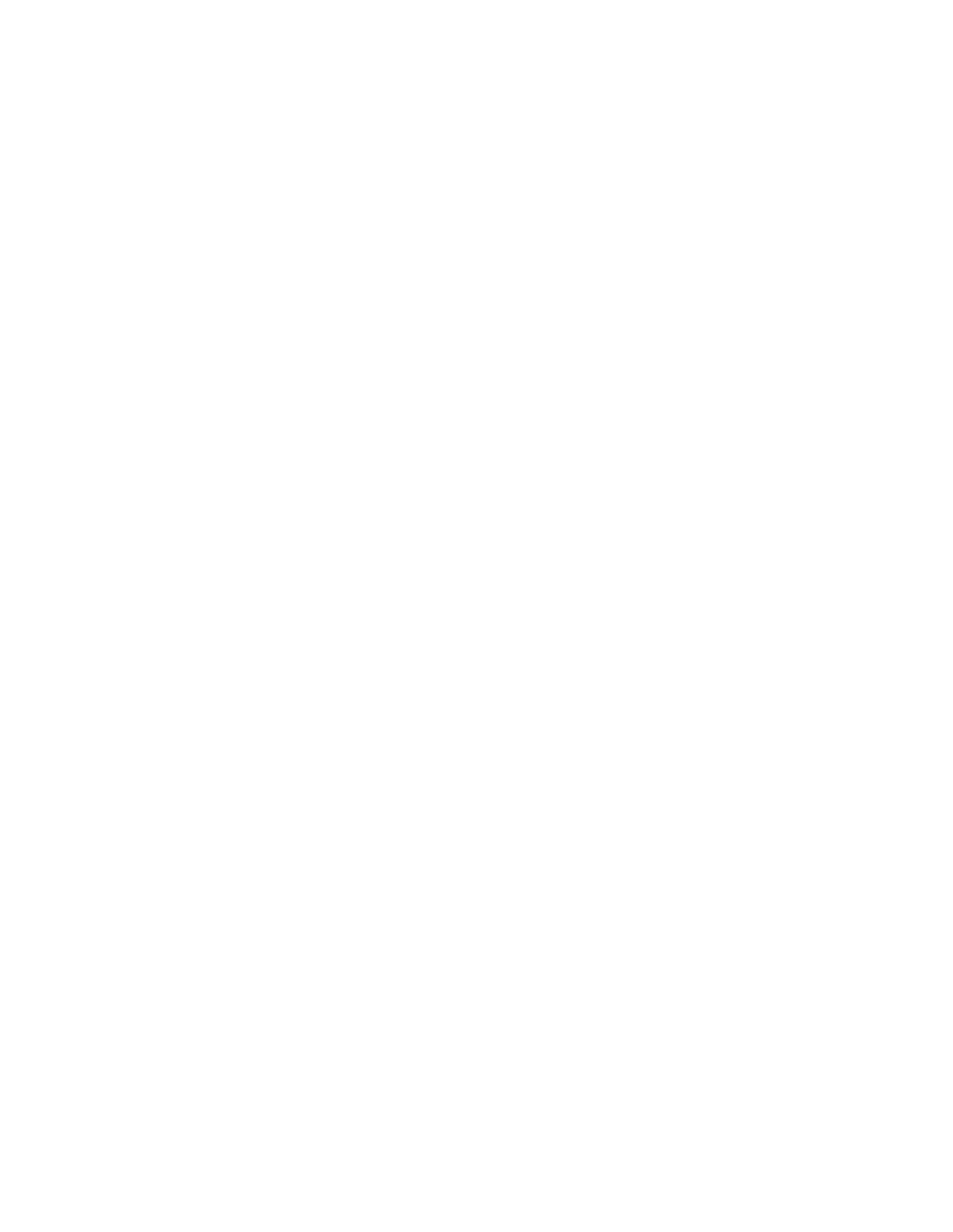**Please complete ALL (5) blanks in the first three lines. 2014**

| $LB^{(1)}$<br>992                               |                                                                   |                                  |                     |              | <b>FISCAL NOTE</b> |  |
|-------------------------------------------------|-------------------------------------------------------------------|----------------------------------|---------------------|--------------|--------------------|--|
| State Agency OR Political Subdivision Name: (2) |                                                                   | Nebraska Department of Education |                     |              |                    |  |
| Prepared by: (3)                                | Melody Hobson                                                     | Date Prepared: (4) 1/28/14       |                     | Phone: $(5)$ | 402-471-0263       |  |
|                                                 | <b>ESTIMATE PROVIDED BY STATE AGENCY OR POLITICAL SUBDIVISION</b> |                                  |                     |              |                    |  |
|                                                 | FY 2014-15                                                        |                                  |                     | FY 2015-16   |                    |  |
|                                                 | <b>EXPENDITURES</b>                                               | <b>REVENUE</b>                   | <b>EXPENDITURES</b> |              | <b>REVENUE</b>     |  |
| <b>GENERAL FUNDS</b>                            |                                                                   |                                  |                     |              |                    |  |
| <b>CASH FUNDS</b>                               |                                                                   |                                  |                     |              |                    |  |
| <b>FEDERAL FUNDS</b>                            |                                                                   |                                  |                     |              |                    |  |
| <b>OTHER FUNDS</b>                              |                                                                   |                                  |                     |              |                    |  |
| <b>TOTAL FUNDS</b>                              |                                                                   |                                  |                     |              |                    |  |
| <b>Explanation of Estimate:</b>                 |                                                                   |                                  |                     |              |                    |  |

Unable to estimate fiscal impact at this time. Impact would likely be minimal.

| <b>BREAKDOWN BY MAJOR OBJECTS OF EXPENDITURE</b> |           |                            |                     |                     |  |  |  |
|--------------------------------------------------|-----------|----------------------------|---------------------|---------------------|--|--|--|
| <b>Personal Services:</b>                        |           |                            |                     |                     |  |  |  |
|                                                  |           | <b>NUMBER OF POSITIONS</b> | $2014 - 15$         | $2015 - 16$         |  |  |  |
| <b>POSITION TITLE</b>                            | $14 - 15$ | $15 - 16$                  | <b>EXPENDITURES</b> | <b>EXPENDITURES</b> |  |  |  |
|                                                  |           |                            |                     |                     |  |  |  |
|                                                  |           |                            |                     |                     |  |  |  |
|                                                  |           |                            |                     |                     |  |  |  |
|                                                  |           |                            |                     |                     |  |  |  |
|                                                  |           |                            |                     |                     |  |  |  |
|                                                  |           |                            |                     |                     |  |  |  |
|                                                  |           |                            |                     |                     |  |  |  |
|                                                  |           |                            |                     |                     |  |  |  |
|                                                  |           |                            |                     |                     |  |  |  |
|                                                  |           |                            |                     |                     |  |  |  |
|                                                  |           |                            |                     |                     |  |  |  |

\_\_\_\_\_\_\_\_\_\_\_\_\_\_\_\_\_\_\_\_\_\_\_\_\_\_\_\_\_\_\_\_\_\_\_\_\_\_\_\_\_\_\_\_\_\_\_\_\_\_\_\_\_\_\_\_\_\_\_\_\_\_\_\_\_\_\_\_\_\_\_\_\_\_\_\_\_\_\_\_\_\_\_\_\_\_\_\_\_\_\_\_\_\_\_\_\_\_\_\_\_\_ \_\_\_